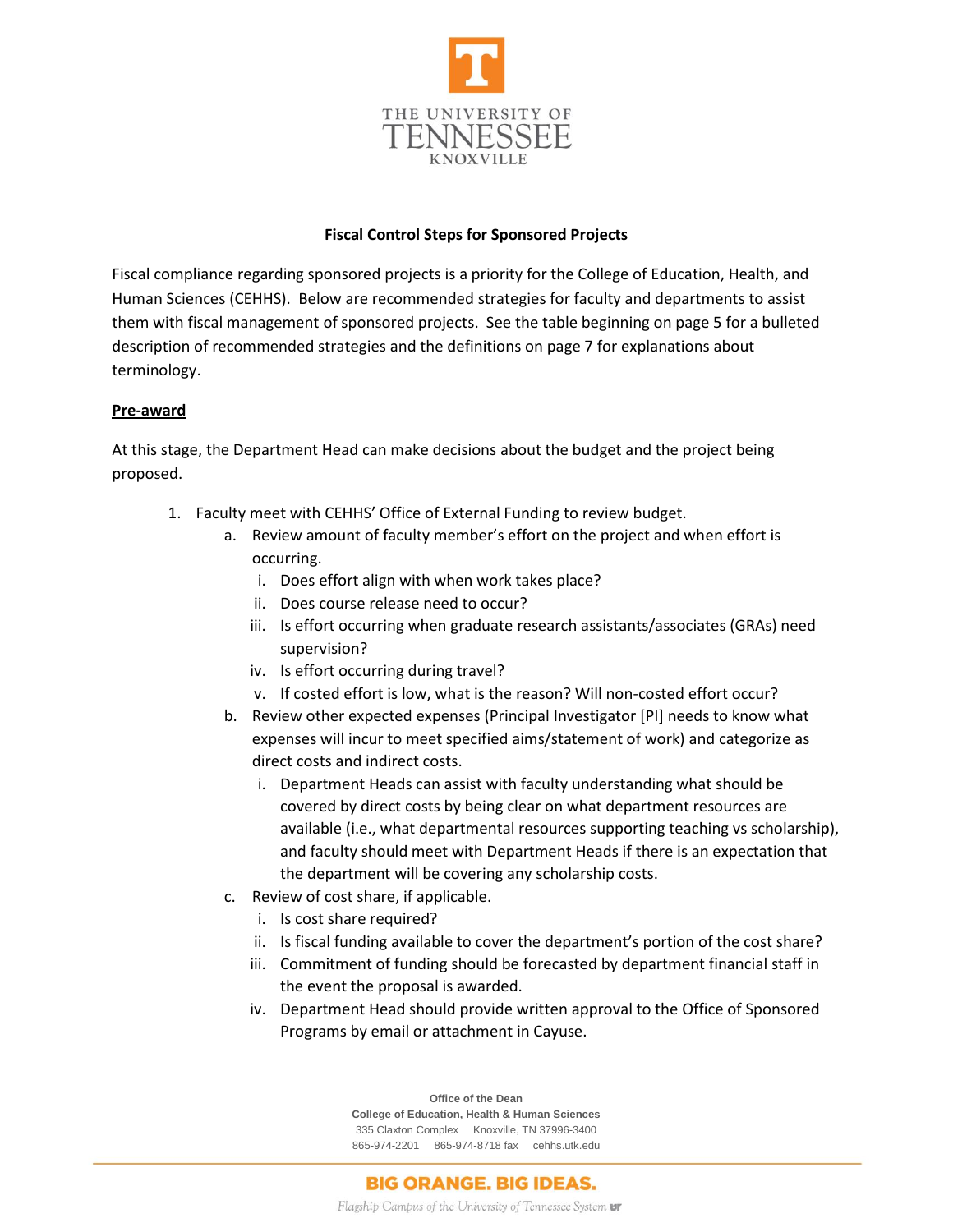- d. Using information provided by faculty, CEHHS' Office of External Funding will give appropriate budget recommendations.
- e. Faculty are encouraged to meet with their Department Head to review the budget.
- f. Problematic items discussed between faculty and CEHHS' Office of External Funding will be made available to the Department Head via email, with faculty and Assistant Dean of Research cc'd, before the proposal is routed in Cayuse.
- **g. The above steps can only occur if faculty work with CEHHS' Office of External Funding prior to the Office of Sponsored Programs deadline (5 business days prior to the sponsor due date).**
- 2. As the proposal continues through the review and approval process, if faculty demonstrate poor decision making to the point that the application puts a large amount of fiscal/compliance risk to the department or college, CEHHS' Office of External Funding will contact the Department Head with specific recommendations to address the issues and/or end the proposal moving forward.
- 3. When a Department Head authorizes a project in Cayuse, the Department Head is approving the project as is (scope of work and budget), thus any concerns should be addressed prior to authorizing.
	- a. At a minimum, Department Heads should review the following items before authorizing:
		- i. Budget justification
		- ii. Scope/statement of work
		- iii. Cost share, if any
		- iv. Potential conflicts of interest
		- v. Resources identified in the proposal (copying, printing, space, equipment, administrative support time, etc.) to confirm these are available for use on the project
- 4. When the project is routed to CEHHS for approval in Cayuse, if the project is deemed to put CEHHS at risk (i.e., fiscal, research compliance), it will not be authorized until the areas of risk are resolved.

# **Post-award**

At this stage, the management of the project is the responsibility of the PI, who makes decisions about the budget and scope of work, without Department Head approval. Department Heads, departmental financial staff, and CEHHS' Budget Office will provide financial oversight of the project through expense and travel approvals in IRIS and ledger reconciliation/analysis.

- 1. Faculty and departmental financial staff meet with CEHHS' Office of External Funding and Budget Office in an Award Checklist Meeting to review everyone's responsibilities and address any financial issues/questions. The budget is reviewed during this meeting. The Department Head will be invited to project meetings when projects have a budget over \$1 million, or at the discretion of CEHHS' Office of External Funding and/or Budget Office. The Department Head will be copied on all Award meeting notices as a form of information.
- 2. When expenditures are processed in IRIS at the department level by financial staff, the expenditures should be compared to the most recent budget and budget justification in Cayuse and identified as being used on the specific project.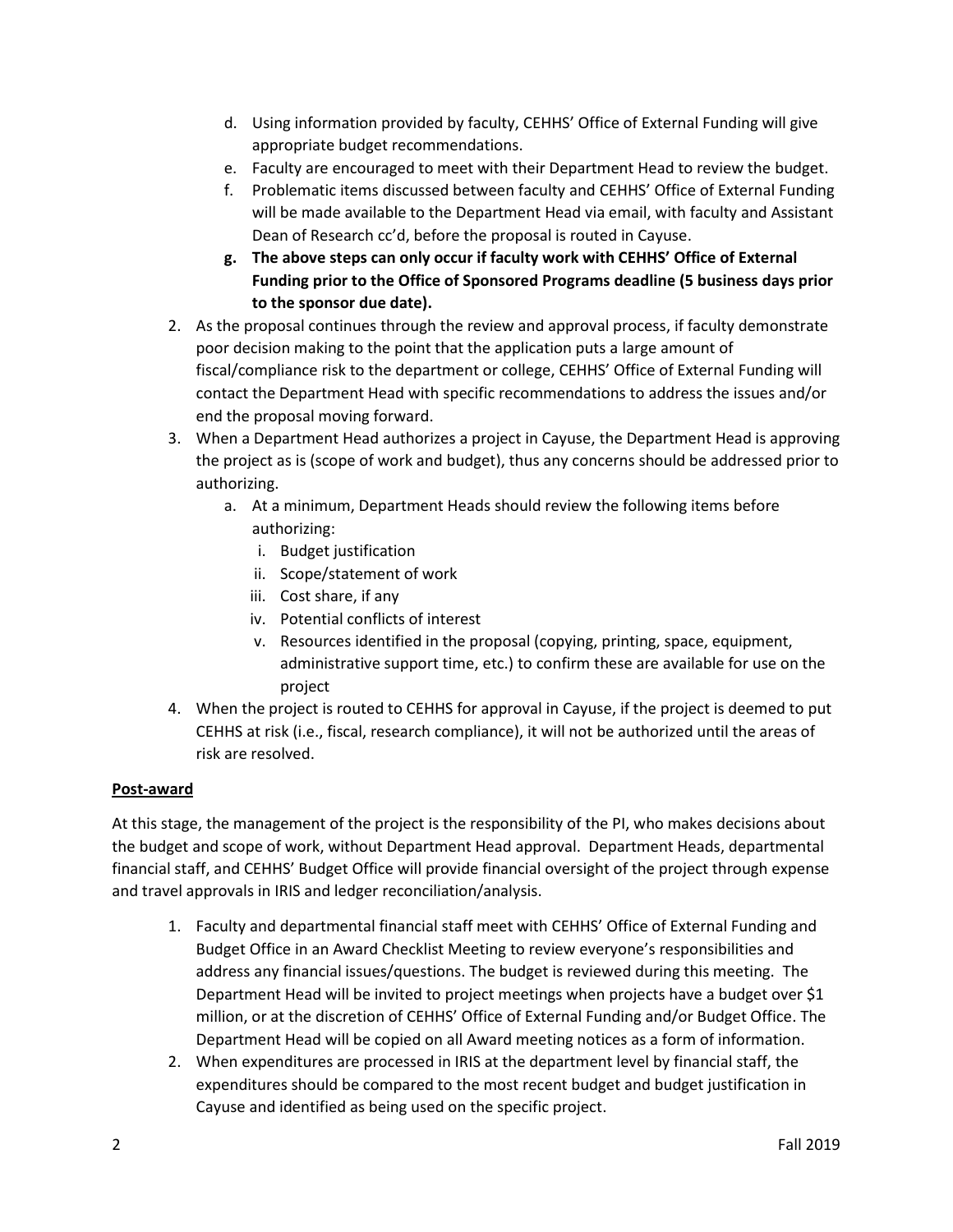- a. When discrepancies occur, departmental financial staff should meet with faculty to address the discrepancy and involve the Department Head and CEHHS' Budget Office as needed (CEHHS' Office of External Funding will provide support as needed).
	- i. If the discrepancy is occurring because the departmental financial staff or the faculty felt that a verbal approval occurred, both the departmental financial staff and faculty member should document the approval (i.e., confirm it with an email in which both are on), and then address how the discrepancy can be resolved (i.e., submit paperwork for official rebudget – see 4.a.i. for steps).
	- ii. If the discrepancy cannot be resolved, the expense should not be approved. The expense must be paid for from other unrestricted accounts within the department (which may involve faculty reimbursement to the department).
- 3. When ledgers are reconciled/analyzed at the department level by financial staff, the expenditures should be compared to the most recent budget and budget justification in Cayuse and payment of invoices should be monitored by the Department accountant after the PI has certified that all work is complete for the referenced time period and these charges are accurate and should be charged to the account.
	- a. When discrepancies occur, see 2.a.i. and 2.a.ii.
- 4. If departmental resources are being used on the project without prior approval, the Department Head should provide information to the faculty (See Pre-award 1.b.i. above) about the cost of the resources to assist faculty with understanding costs of the project, and ascertain if the costs can be moved to the project.
	- a. To ascertain if costs can be moved to the project, faculty, the Department Head or representative, CEHHS' Budget Office and/or CEHHS' Office of External Funding should meet to examine the project's budget and the ability to move the costs to the project.
		- i. Complete appropriate official re-budget, as required by sponsor. (This process should be occurring in the department with the department financial staff and faculty member via completion of the [OSP Award Action](https://osp.utk.edu/wp-content/uploads/sites/49/2018/08/Award-Action-Form.-24July2018.v4.pdf) and Budget Change Form. It is also suggested that the final budget justification and internal budget worksheet be updated with the most recent change in order to have an up-todate picture of the project at any given moment. Please feel free to reach out to the CEHHS' Office of External Funding for assistance, as needed.)
		- ii. If costs can't be moved to the project, discuss how the costs will be covered and ascertain if these resources will be needed in the future to complete the project.
			- 1. If the resources are needed in the future, discuss how these will be covered and/or if the scope of the project needs to be adjusted to fit project resources.
				- a. If the scope of the project needs to be changed, contact with the award coordinator in Office of Sponsored Programs should be initiated. The Office of Sponsored Programs representative will contact the sponsor, if needed.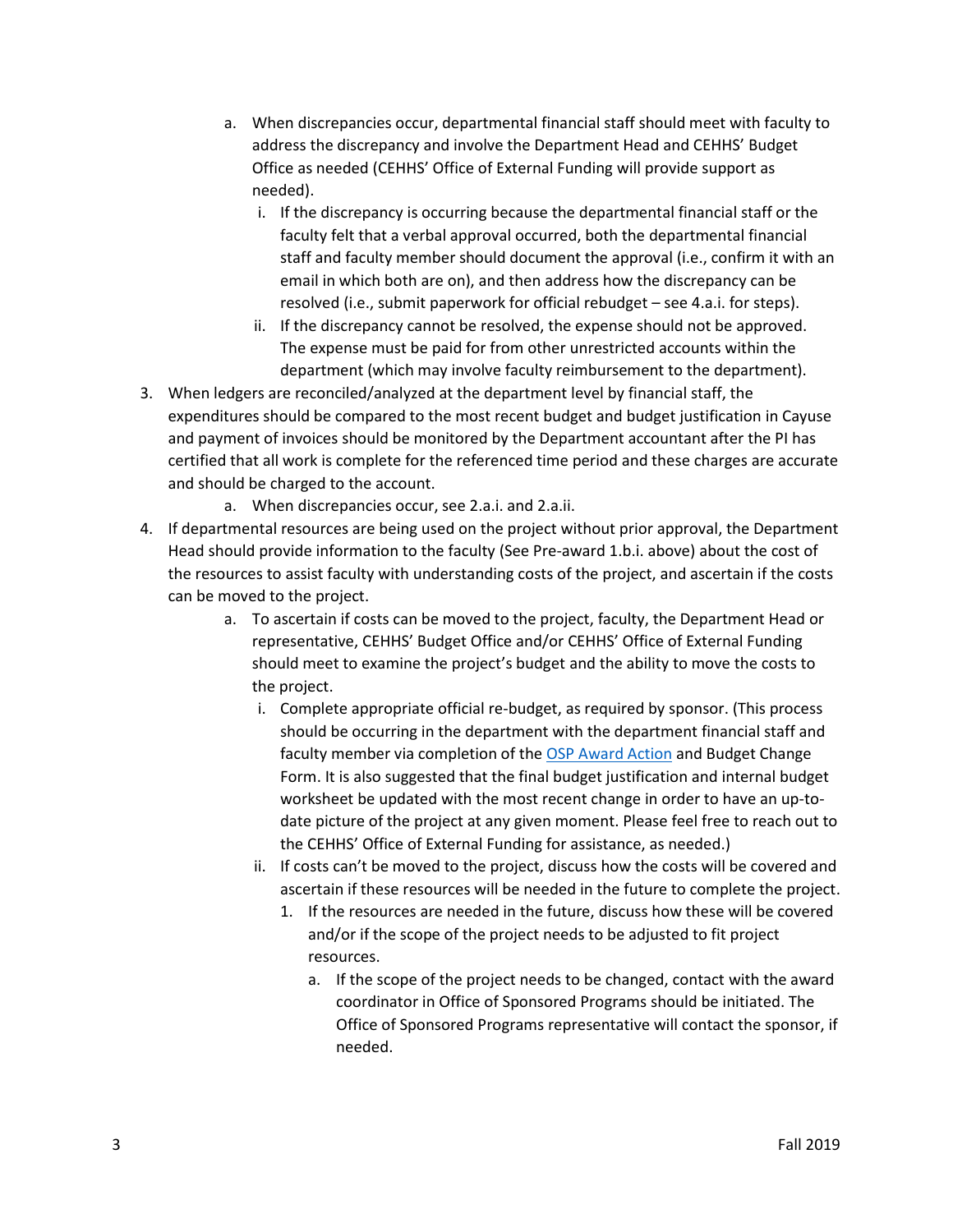5. If repeated discrepancies in areas #2 and #3 occur, and/or unapproved departmental resources are repeatedly used for the project, a meeting with faculty, the Department Head, and CEHHS' Office of External Funding must occur to develop a formal corrective action plan.

# **Situations in which post-award steps 2, 3, 4, and 5 have been missed should be addressed in the following ways:**

- 1. If the expense was approved through the department prior to incurring the expense, then the department should cover the cost of the expense.
- 2. All other expenses can be covered by the department and faculty member as the Department Head sees fit (for example, by an unrestricted departmental account, an unrestricted faculty account [which could include start-up], faculty reimburses UT, or some combination of these methods).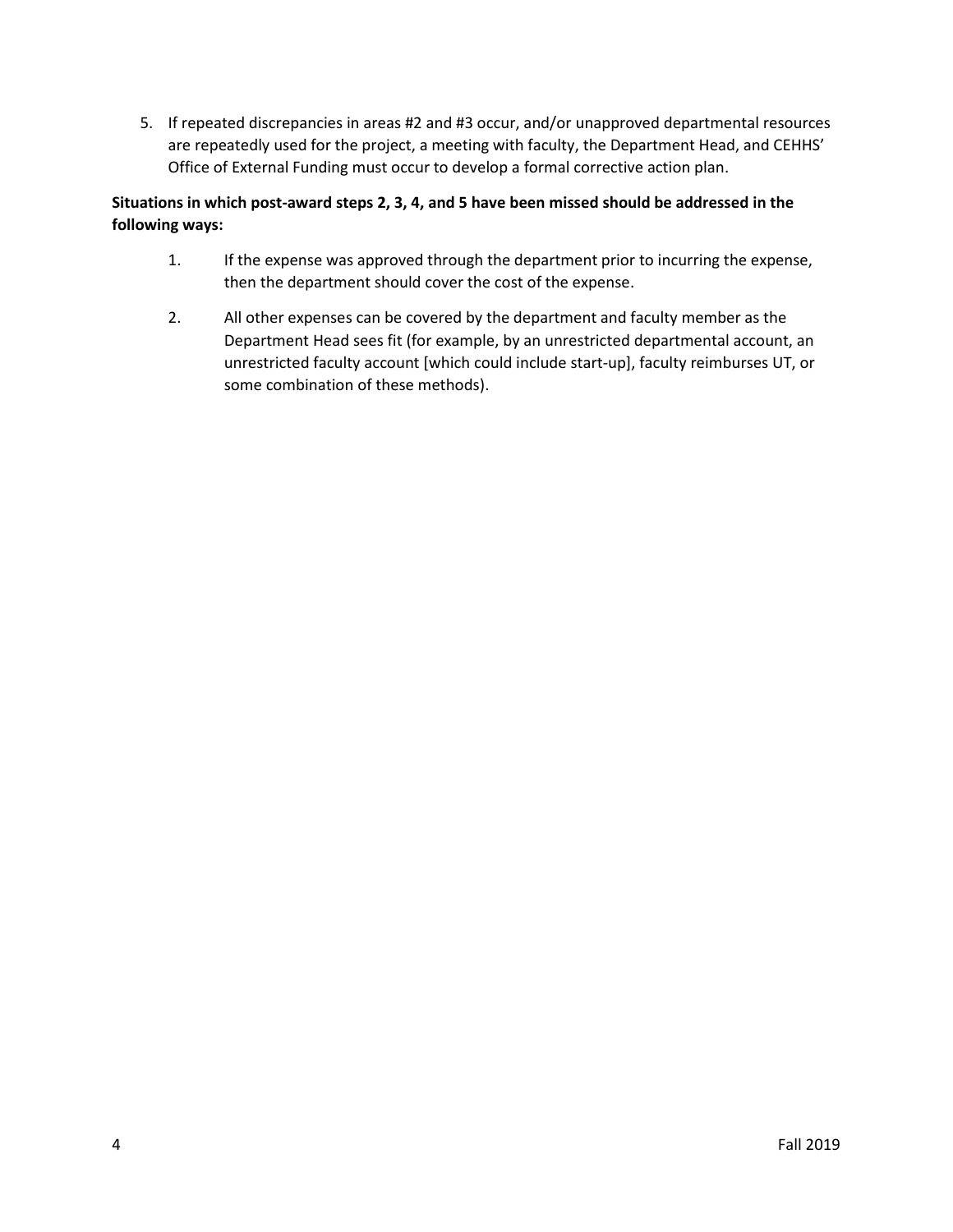|                                                   | <b>Pre-Award</b>                                                                                                                                                                                                                                                                                                                                                                      | <b>Post Award</b>                                                                                                                                                                                                                                                                                                                                                                                                                                                                 |
|---------------------------------------------------|---------------------------------------------------------------------------------------------------------------------------------------------------------------------------------------------------------------------------------------------------------------------------------------------------------------------------------------------------------------------------------------|-----------------------------------------------------------------------------------------------------------------------------------------------------------------------------------------------------------------------------------------------------------------------------------------------------------------------------------------------------------------------------------------------------------------------------------------------------------------------------------|
| Faculty                                           | • Meet with CEHHS' Office<br>of External Funding to<br>review budget<br>• Meet with Department<br>Head to review proposal<br>(predominantly about<br>budget and resources<br>needed)<br>• Authorize project in<br>Cayuse (approving project<br>as is)                                                                                                                                 | • Attend Award Checklist<br>Meeting<br>• Resolve approval of<br>expenditures with IRIS<br>as needed<br>• Approve/analyze ledger<br>• Resolve ledger issues as<br>needed (which may<br>include removing<br>expenses)<br>• Resolve use of<br>departmental resources<br>as needed (which may<br>include moving costs<br>onto project)<br>• Develop a corrective<br>action plan as needed                                                                                             |
| Department Head                                   | • Meet with faculty to<br>review proposal<br>(predominantly about<br>budget and resources<br>needed)<br>· Review email from CEHHS'<br><b>Office of External Funding</b><br>about potential<br>problematic areas<br>· Discuss with CEHHS'<br><b>Office of External Funding</b><br>projects that may be<br>problematic<br>• Authorize project in<br>Cayuse (approving project<br>as is) | • Attend Award Checklist<br>Meeting (as needed)<br>• Approve expenditures in<br><b>IRIS</b><br>• Resolve approval of<br>expenditures with IRIS<br>as needed (or not<br>approve)<br>• Resolve ledger issues as<br>needed (which may<br>include removing<br>expenses)<br>• Monitor use of<br>departmental resources<br>Resolve use of<br>departmental resources<br>as needed (which may<br>include moving costs<br>onto project)<br>• Develop a corrective<br>action plan as needed |
| <b>CEHHS Office of External</b><br><b>Funding</b> | • Meet with faculty to<br>review proposal<br>• Send email to Department<br>Head about potential<br>problematic areas                                                                                                                                                                                                                                                                  | • Attend Award Checklist<br>Meeting<br>• Resolve use of<br>departmental resources<br>as needed (which may                                                                                                                                                                                                                                                                                                                                                                         |

# **Table of Fiscal Control Recommended Strategies**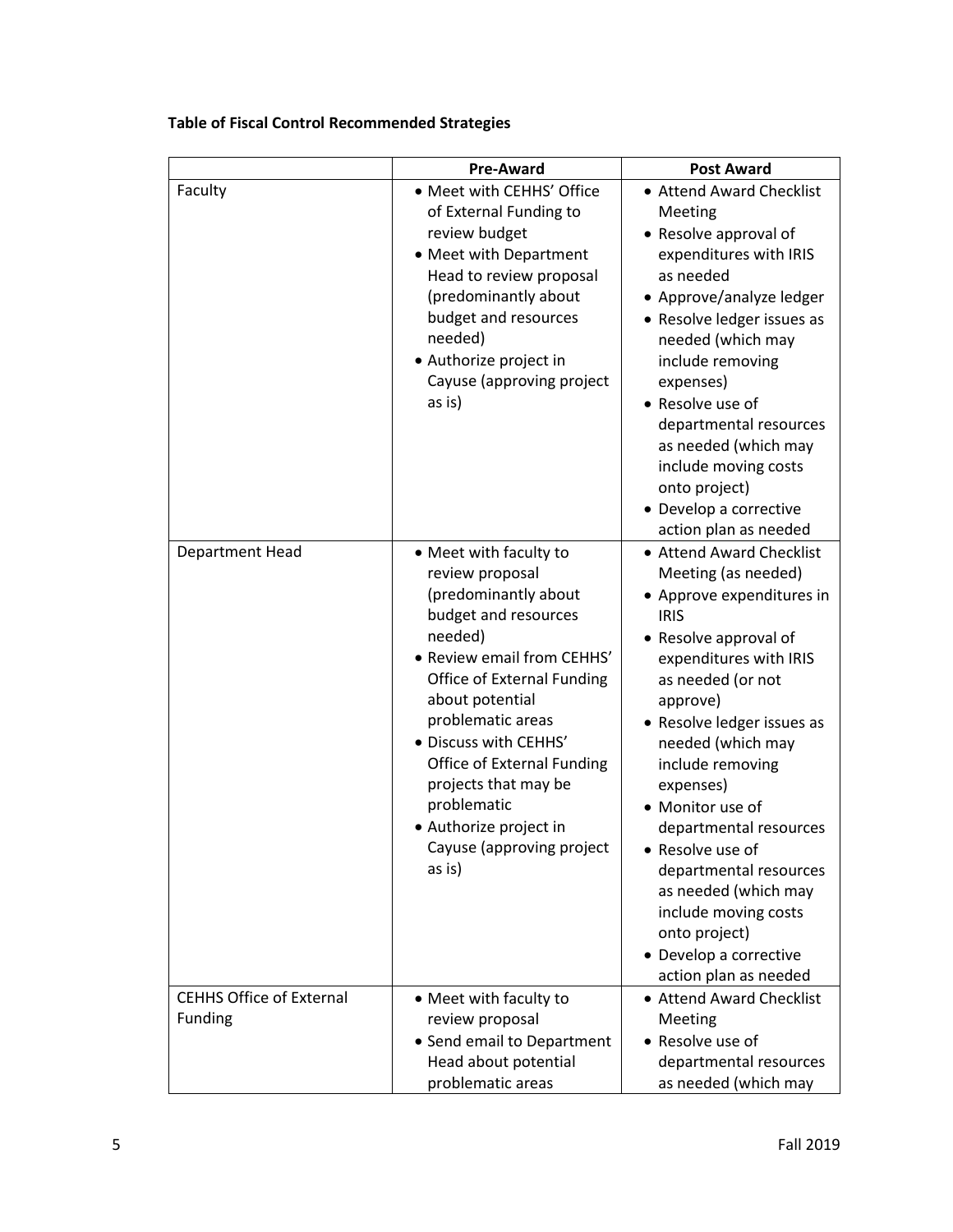|                                     | • Discuss with Department<br>Heads projects that may<br>be problematic<br>• Decide to not authorize<br>project in Cayuse if puts<br>CEHHS at risk and issues<br>not resolved | include moving costs<br>onto project)<br>• Develop a corrective<br>action plan as needed                                                                                                                                                                                                                                                                                                                                                                                                     |
|-------------------------------------|------------------------------------------------------------------------------------------------------------------------------------------------------------------------------|----------------------------------------------------------------------------------------------------------------------------------------------------------------------------------------------------------------------------------------------------------------------------------------------------------------------------------------------------------------------------------------------------------------------------------------------------------------------------------------------|
| <b>Departmental Financial Staff</b> |                                                                                                                                                                              | • Attend Award Checklist<br>Meeting<br>• Commitment for cost<br>share in forecast<br>• Approve expenditures in<br><b>IRIS</b><br>• Resolve approval of<br>expenditures with IRIS<br>as needed (or not<br>approve)<br>• Reconcile/analyze<br>ledger<br>• Resolve ledger issues as<br>needed (which may<br>include removing<br>expenses)<br>• Monitor departmental<br>resources<br>• Resolve use of<br>departmental resources<br>as needed (which may<br>include moving costs<br>onto project) |
| <b>CEHHS Budget Office</b>          |                                                                                                                                                                              | • Attend Award Checklist<br>Meeting<br>• Resolve approval of<br>expenditures with IRIS<br>as needed (or not<br>approve)<br>• Resolve ledger issues as<br>needed (which may<br>include removing<br>expenses)<br>• Resolve use of<br>departmental resources<br>as needed (which may<br>include moving costs<br>onto project)                                                                                                                                                                   |